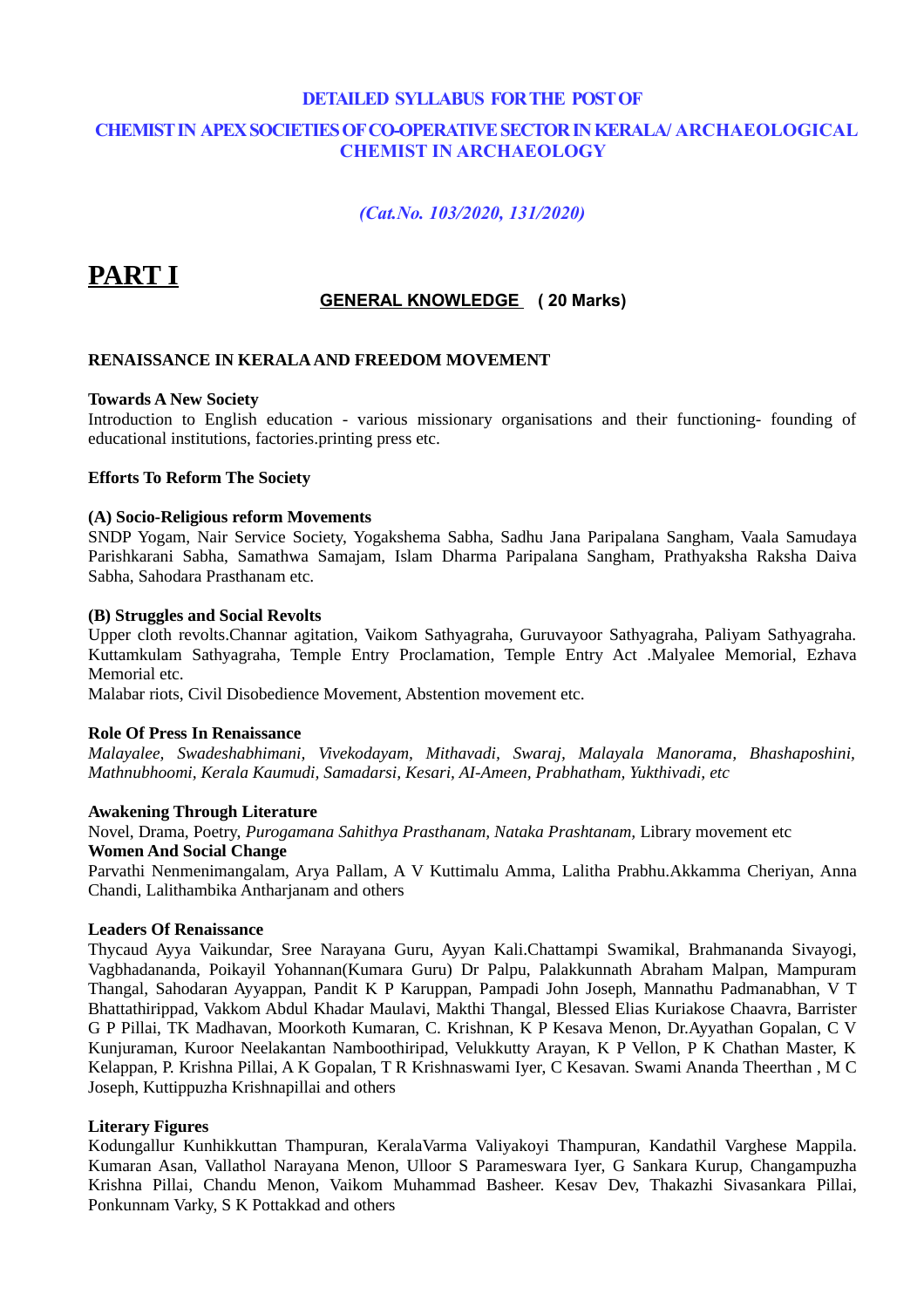#### *General Knowledge and Current Affairs*

#### **Salient Features of Indian Constitution**

Salient features of the Constitution - Preamble- Its significance and its place in the interpretation of the Constitution. Fundamental Rights - Directive Principles of State Policy - Relation between Fundamental Rights and Directive Principles - Fundamental Duties. Executive - Legislature - Judiciary - Both at Union and State Level. - Other Constitutional Authorities. Centre-State Relations - Legislative - Administrative and Financial. Services under the Union and the States. Emergency Provisions. Amendment Provisions of the Constitution.

#### **Social Welfare Legislations and Programmes**

Social Service Legislations like Right to Information Act, Prevention of atrocities against Women & Children, Food Security Act, Environmental Acts etc. and Social Welfare Programmes like Employment Guarantee Programme, Organ and Blood Donation etc.

#### **GENERAL KNOWLEDGE AND CURRENT AFFAIRS**

General Knowledge and Current Affairs

# **PART II**

### **Module -I (11 Marks)**

Formulation of Quantum Mechanics - Approximation Methods - Hydrogen like Atoms -Multi Electron Systems - Angular Momentum - Applications

Chemical Bonding in Diatomic and Polyatomic Molecules-Electronic Spectroscopy of Atoms - Basic principles of Molecular Spectroscopy: Microwave, Infrared, Electronic, NMR, ESR, Raman and Mossbaur

Basic principles of Group Theory - Character Tables - Chemical .and Spectral Applications

Introduction to Computational Chemistry - Computational methods : *ab initio,* Semi Empirical methods - Molecular Mechanics

### **Module -II (11 Marks)**

Laws of Thermodynamics - Thermodynamics of Solutions - Thermodynamics of irreversible process - Phase Equilibria - Two and Three Component Systems

Statistical Mechanics - Fundamentals - Partition Function - Quantum Statistics - Heat capacities of Solids and Gases .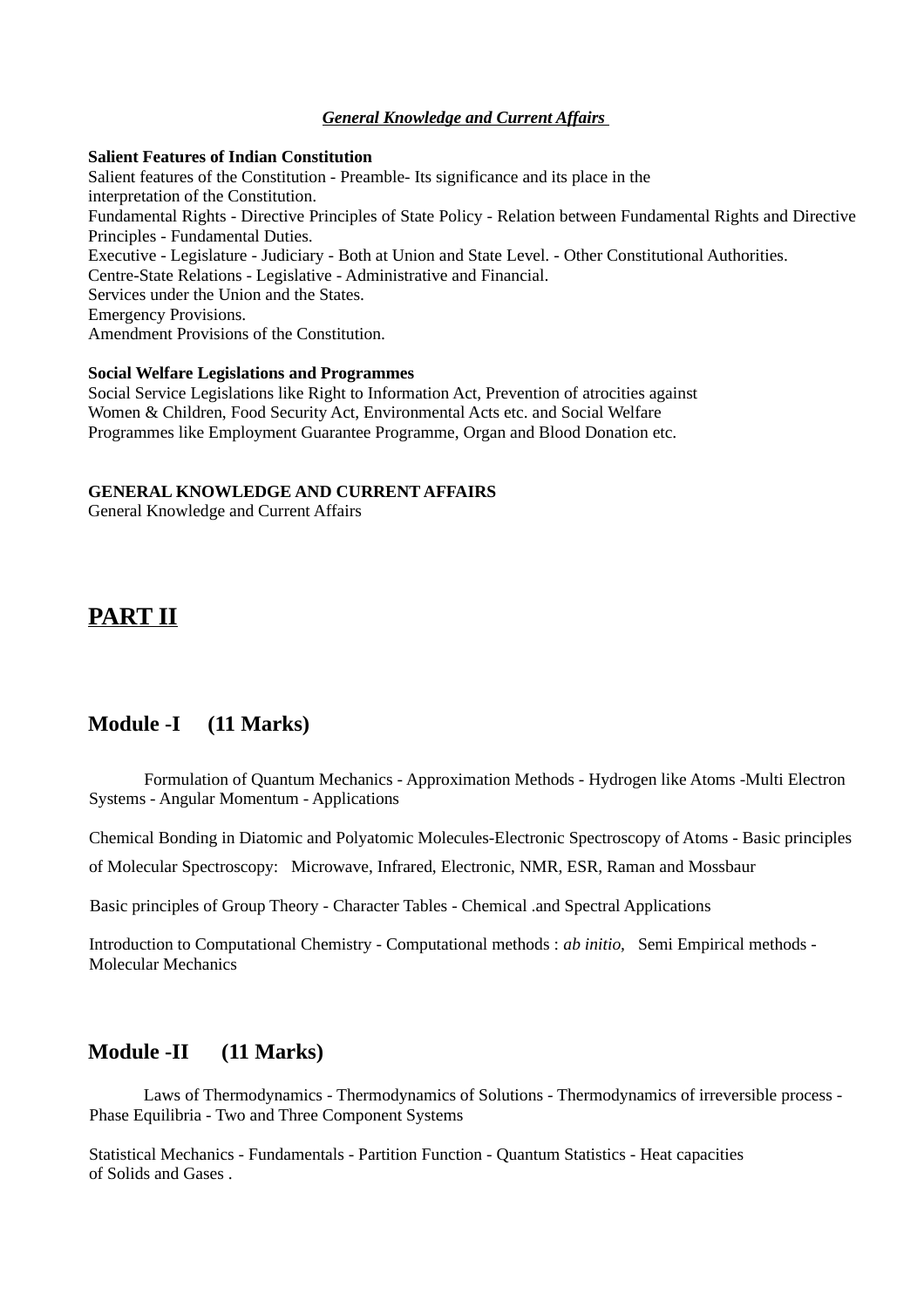Electrodes and Electrochemical Cells - Nernst, Debye-Huckel, Omsager Equations - Electro kinetic Phenomena, Electrolytic Polarization.

Electro Analytical Methods : Potentiometry, Polarography , Coulometry, Conductometry, Voltametry and Amperometry.

Electronic Structure of Solids - Crystal Symmetry - Theories of Solids - Properties of Solids : Electrical, Magnetical and Optical - Crystal defects.

Structure and Theories of Liquids - Liquid Crystals and their applications.

Basic principles of Kinetics - Kinetics of Complex reactions - steady state approximation -Theories of Reaction Rates - Arrhenius equation - fast reactions.

Homogenous and Heterogeneous Catalysis - Enzyme Catalysis

Monolayer and multilayer adsorption - Adsorption Isotherms - Principles of SEM, TEM, ECSA and Augur Spectroscopy

Colloids - Zeta Potential - Electrokinetic Phenomena

### **Module-III (12 Marks)**

Basic concepts of Organic reactions - Electron displacement effects - Aromaticity

Organic Reactions : Substitution, Addition, Elimination, Rearrangements - Mechanism

Concept of Molecular Chirality - Carbon and Nitrogen Compounds - Chiral reagents and Chiral Catalysts - Stereo chemistry of biphenyl and allenes . Topicity and prostereo isomerism -asymmetric synthesis.

Geometrical isomerism

Conformational analysis in acyclic and cyclic systems

Reactivity in substitution and elimination reactions.

Reaction intermediates - reactions related to substitution, addition, elimination and rearrangements mechanism and application.

Esterification and ester hydrolysis reactions - structure and reactivity: Linear Free Energy relationship.

### **Module-IV (12 Marks)**

Photoreactions of Carbonyl compounds - enes, dienes, arenes - applications

Pericyclic reactions : Electrolytic, cycloaddition, Sigmatropic - Selection rules and stereochemistry - applications

Chromatographic techniques*.* Column, TLC, Paper, GC, HPLC and ion exchange

Applications of UV, IR, HNMR, CNMR and Mass Spectroscopy - D NMR techniques -Structural Analysis using Spectral Data

ORD and CD - theory and applications